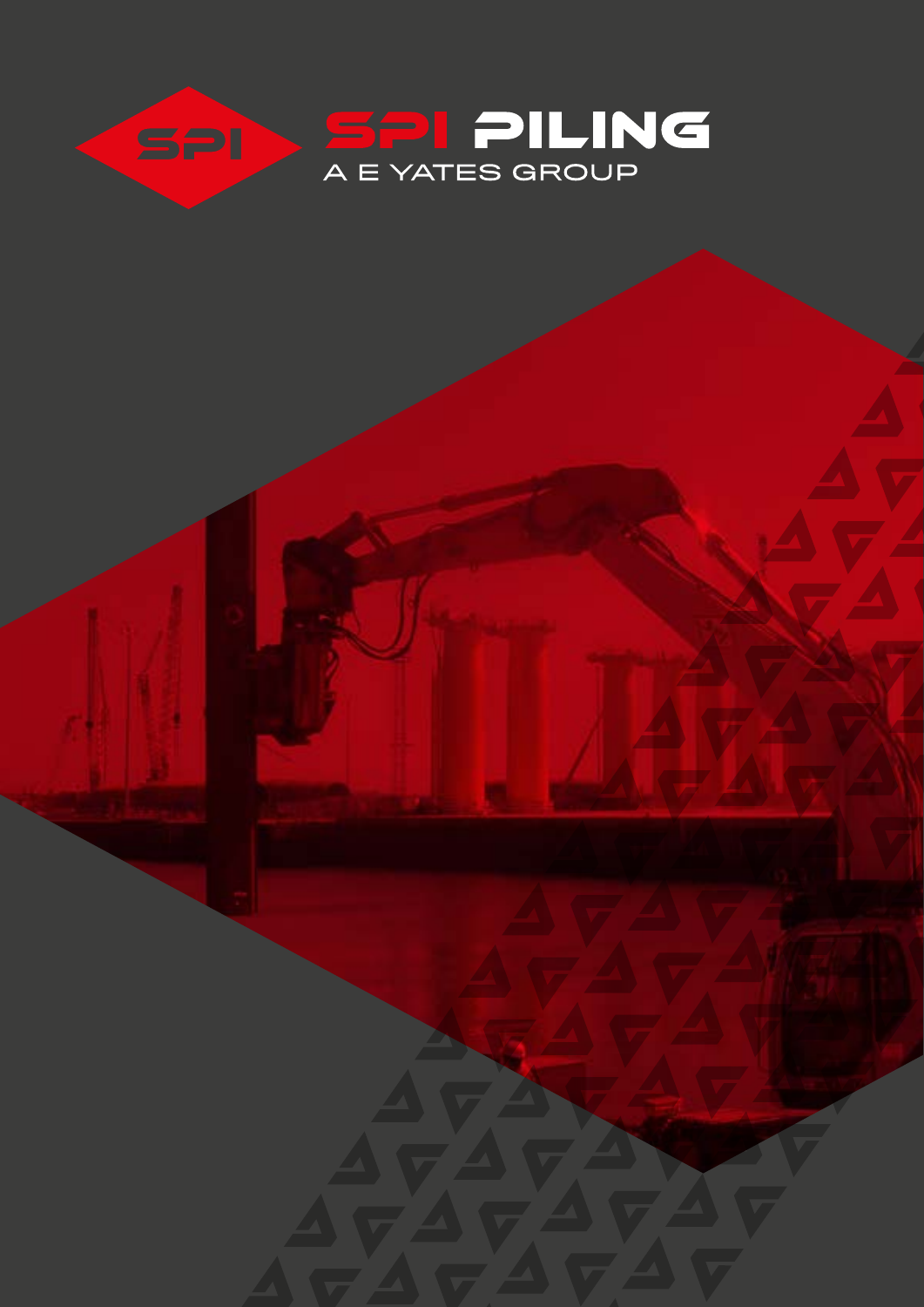## HOW WE DO IT

As an experienced specialist in steel piling we offer a complete and comprehensive service to suit individual customer requirements. Working from conception through design and construction we seek to develop innovative solutions. We base our service on the following range of techniques;

- **• Vibratory Leader Rig** purpose designed for sheet piling installation and extraction. Using variable moment vibratory hammers and augering equipment where required these rigs have short set up times, high output capability and all operations are carried out near or at ground level
- **• Hydraulic Pile Press**  using either our Tosa Stillworker Pile Press equipment or ABI Hydropress system. The Tosa uses previously driven piles to drive and extract piles hydraulically
- **• Sidegrip 'Grizzly' and 'Movax' Hammers** mounted to one of our 35 to 38 tonne excavators the hammer is self-sufficient once pile packs are unloaded. This hammer is ideal for working in restricted conditions, including headroom, and can drive on embankments. The hammer can also drive tubular piles and posts
- **• Vibratory Hammers** crane suspended and adaptable to pile type. Traditionally seen in conventional steel piling where piling 'gates' are used to maintain line and support the piles
- **• Impact hammers** crane suspended for conventional piling, excavator mounted or attached to leader rig and adaptable to pile type

#### WHO WE ARE

### CUSTOMER FOCUS

Quality and customer service are important to us and form the basis for continual improvement and customer satisfaction. This is driven by integrating our Health, Safety, Quality and Environmental Management in all company activities and through effective implementation, communication, collaboration and co-operation. By applying these principles, we have successfully delivered an impressive portfolio of projects in varying ground conditions. Projects have been designed and constructed in the following sectors;

- **• Roads and Highway**
- **• Water and wastewater**
- **• Rail**
- **• Industrial and commercial**
- **• Coastal and marine**
- **• Restricted environments**
- **• Tunnelling and pipelines**

We work for a diverse range of customers nationwide. Customers include small and medium sized contractors, multi-national conglomerates, major utility owners and infrastructure owners and operators. We are flexible in commercial aspects and undertake projects through a variety of contractual arrangements, frameworks and partnerships. Our work scope sees us carrying out a short run of piles through to complex permanent multi method installations.



SPI Piling was formed as Steel Pile Installations in 1999 and was well established with an excellent reputation when it was acquired by the A E Yates Group in 2006. The company has since grown and expanded its services to offer greater flexibility and choice. Customers can now engage with us on a nationwide basis for a wider range of steel and timber piling activities, including specialist experience in steel intensive basements, and for more sectors. Having built a considerable portfolio of successful projects we are now recognised as a leading UK steel piling contractor. We are fully conversant with all temporary and permanent steel piling techniques and methodologies.

WHAT WE DO

We have the skills, knowledge and a comprehensive modern fleet of piling plant and equipment to carry out temporary and permanent piled installations with

SPI PILING

..

Tel: 0845 4507475 awa tobling co sk

our own highly trained workforce. This experience, and the wide range of techniques we offer, means that we provide unbiased professional advice on systems selection, project planning and design. This service ensures that we develop best value cost effective solutions for our customers.

We work on a design and install principle for the delivery of steel piling and our in-house design engineers work with Contracts Managers and Estimators to ensure the most economical solution is provided to customers. Sheet, tubular, Universal Bearing Piles and combi wall construction solutions can all be developed to accommodate customer requirements. Bracing, frames, tie-rods and walings and timber piles with associated timberwork are also all within the scope of our experience. The services we offer are;

- **• Design** our inhouse design team work closely with the customer and production colleagues from concept through to approved design to ensure that every project meets customer requirements
	- **• Supply, install and extraction**  working with all types of steel and sheet piling, using reputable pile suppliers or our own 3000te+ stock, providing best value to customers
		- **• Steel propping**  using the various types of welding techniques our welders fabricate welded framing to support cofferdams, access jetties and other structures for both permanent and temporary requirements
			- **• Steel intensive basement**s the design and construction of innovative permanent piling for a range of basement applications
				- **Silent vibration free piling silent and** vibrationless methods using hydraulic pressing is very effective in sensitive or restricted areas. In the case of the Tosa (see below) the press and power pack are self-contained and ideal for environmentally sensitive, inner city, restricted or constrained sites and over open water